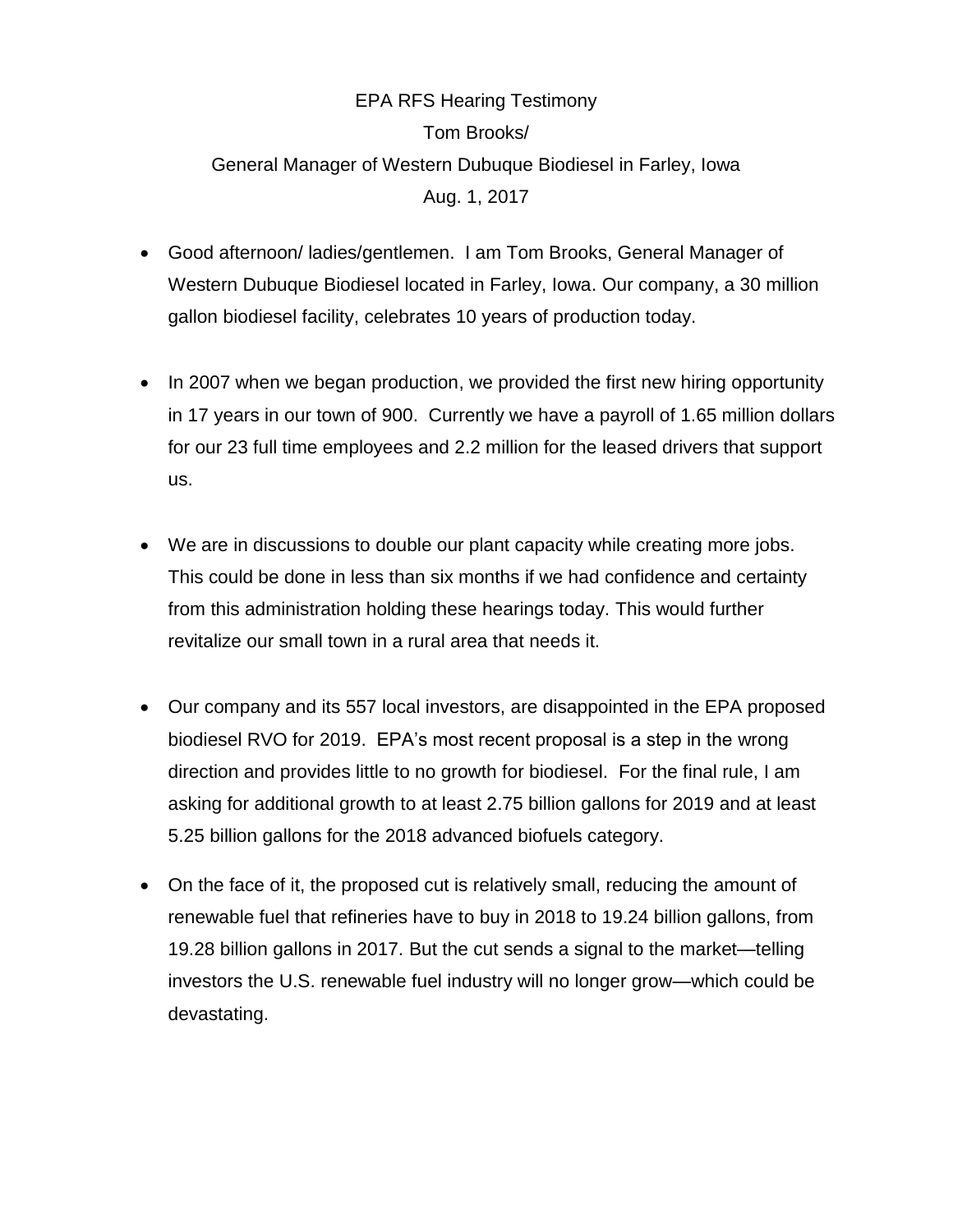- Congress wanted Advanced Biofuels to continue rising, and it is biodiesel that has allowed that category to grow; now an industry that already struggles to make profits could be starved of fresh capital if growth is not permitted.
- Exacerbating the difficulties facing our industry, the EPA 2 years ago approved a streamlined approach for allowing imports of Argentinean biodiesel into the US – fast-tracking foreign imports under the RFS that are subsidized by Argentinean tax policy and they have undercut U.S. production. The decision to lower the RVO has been perceived by biodiesel producers and the domestic soybean industry as adding insult to injury given imports took over 33% of 2016 sales directly affecting markets and plant profitability.
- "We have done everything we can for years to help the EPA and the sitting White House Administration meet or exceed RFS policy for renewable fuels. We are saddened that there seems to be no indication that a growing RFS adheres to the 2007 Law actually exists.
- "I want to be clear that the influx of foreign-produced biodiesel we've seen in our market from places like Argentina and Southeast Asia is no indication that the U.S. cannot meet production demand. On the contrary, most biodiesel plants in Iowa and elsewhere are operating below capacity. The imports are pricing us out of our own market due to trade and other federal policies that need correction.
- These policies, however, are separate and apart from the RFS program and EPA's obligations under the statute. To support domestic producers, EPA must increase the RVOs under the program, not stagnate them or reduce them. The recent D.C. Circuit decision shows that EPA's general waiver authority is limited, and we strongly oppose any attempts by EPA to further reduce the RFS volumes.